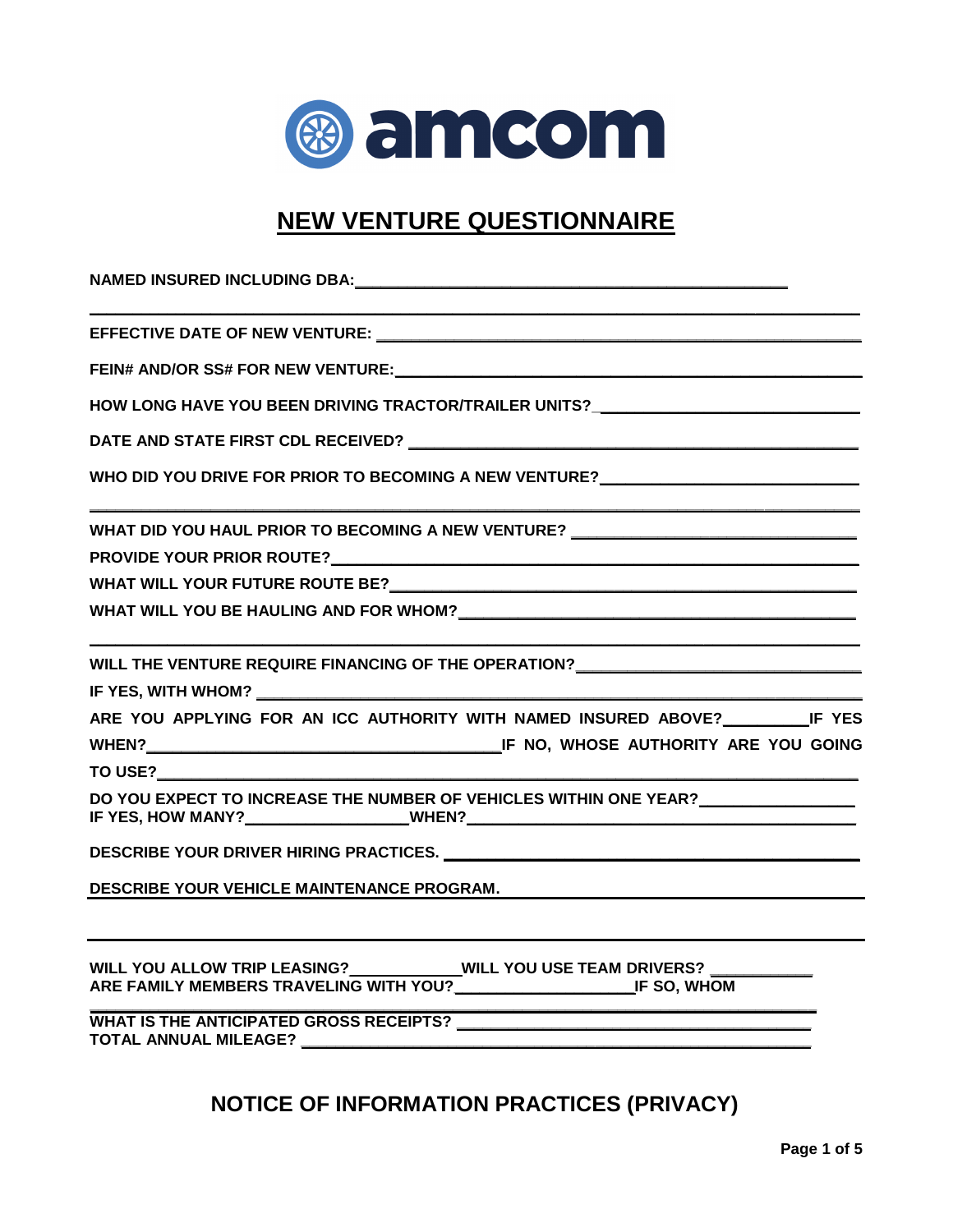Personal Information about you, including information from a credit or other investigative report, may be collected from persons other than you in connection with this application for insurance and subsequent amendments and renewals. Such information as well as other personal and privileged information collected by us or our agents may in certain circumstances be disclosed to third parties without your authorization. Credit scoring information may be used to help determine either your eligibility for insurance or the premium you will be charged. We may use a third party in connection with the development of your score. You may have the right to review your personal information in our files and request correction of any inaccuracies. You may also have the right to request in writing that we consider extraordinary life circumstances in connection with the development of your credit score. These rights may be limited in some states. Please contact your agent or broker to learn how these rights may apply in your state or for instructions on how to submit a request to us for a more detailed description of your rights and our practices regarding personal information.

**AZ:** As described in ARIZONA revised statute 20-2104(D), a credit report or other investigative report about you may be requested in connection with this application for insurance. Any information which we have or may obtain about you or other individuals listed as policyholders on our policy will be treated confidentially. However, this information, as well as other personal or privileged information subsequently collected, may under certain circumstances, be disclosed without prior authorization to non-affiliated third parties. We may also share such information with affiliated companies for such purposes as claims handling, servicing, underwriting and insurance marketing. You have the right to see personal information collected about you, and you have the right to correct any information which may be wrong. Also, pursuant to ARIZONA revised statute 20-2104(C), if you are interested in obtaining a complete description of our information practices, and your rights regarding information we collect, please write us at the address provided with your policy.

**CA:** This authorization shall expire one year from the date you signed the authorization.

**MA:** Credit scoring information may be used to determine your eligibility for insurance but not for rating purposes.

**MN:** We are required to obtain this authorization from you pursuant to Minnesota Statute 72A.501. I, the undersigned, hereby authorize the agent named above, if any, and/or the underwriting department of the insurance company named above to collect credit-related and other information about me from credit bureaus and other organizations providing personal or privileged information. I understand this information will be used for the purpose of making underwriting decisions in connection with the insurance for which I have applied, sought reinstatement or requested a change in benefits. These decisions may include determinations to grant or deny me coverage and/or the rates I will be charged. I also understand that I have the right to request in writing that extraordinary life circumstances be considered in connection with the development of my credit score.

**OR:** In connection with my application for insurance to the company shown above, ("You"), I hereby authorize you to collect and disclose personal, privileged information, about me, by and to consumer reporting agencies, your authorized representatives, assignees, agents and affiliates. The information collected and disclosed extends to my credit standing, credit worthiness, credit capacity, personal characteristics and mode of living. I understand that credit scoring information may be used to either determine my eligibility for insurance or the premium I will be charged. Credit scoring cannot be used for renewals unless requested by the insured. I understand that I am entitled to receive a copy of this authorization and, upon request, a record of any subsequent disclosures of personal or privileged information that must include the name, mailing address and institutional affiliation of the party to which the information was disclosed as well as the date of the disclosure, and to the extent practicable, a description of the information being disclosed.

**VA:** In accordance with applicable federal and state laws, a credit report or other investigative report about you may be requested in connection with this application for insurance. Credit scoring information may be used to help determine either your eligibility for insurance or the premium you will be charged. We may use a third party in connection with the development of your score. You may request that your credit information be updated and if you question the accuracy of the credit information, we will, upon your request, reevaluate you based on corrected credit information from consumer reporting agency. Any information which we have or may obtain about you or other individuals listed as policyholders on your policy will be treated confidentially. However, this **VA Cont.:** information, as well as other personal or privileged information subsequently collected, may, under certain circumstances, and where permitted by law, be disclosed without prior authorization to non-affiliated third parties. We may also share such information with affiliated companies for such purposes as claims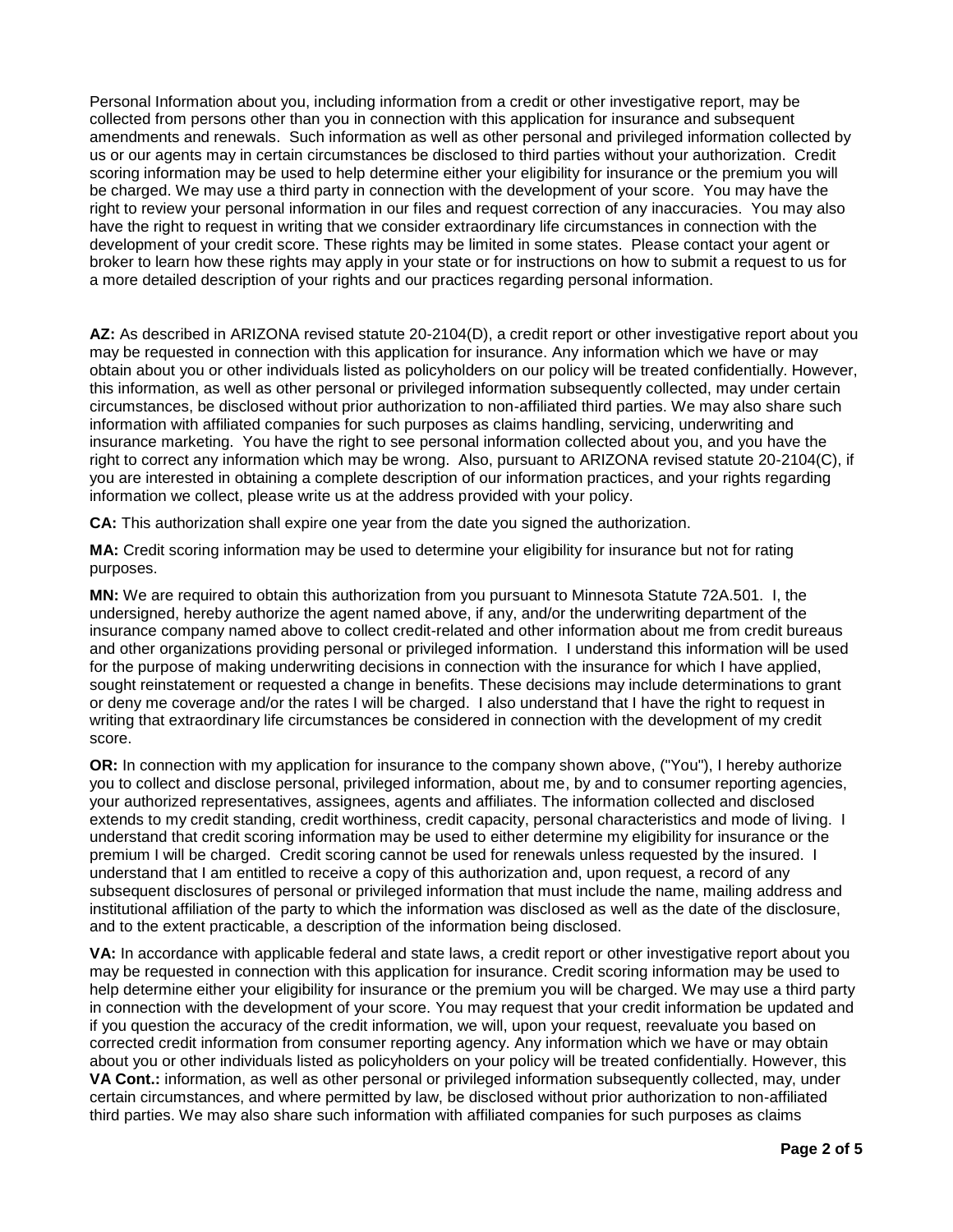handling, servicing, underwriting and insurance marketing. You have the right to request in writing that we consider extraordinary life circumstances in connection with the development of your credit score. You have the right to see personal information collected about you, and you have the right to correct any information which may be wrong. If you are interested in obtaining a complete description of our information practices, and your rights regarding information we collect, ask your agent, or if you have been issued a policy, please write us at the address provided with your policy.

An insurer authorized to do business in certain states that uses credit information to underwrite or rate risks for a policy of personal insurance may, on written request from a consumer, provide reasonable exceptions to the insurer's rates, rating classifications, company or tier placement, or underwriting rules or guidelines for a consumer who has experienced and whose credit information has been directly influenced by events considered extraordinary life circumstances such as:

- 1. Catastrophic event, as declared by the federal or a state government.
- 2. Serious illness or injury, or serious illness or injury to an immediate family member.
- 3. Death of a spouse, child, or parent.
- 4. Divorce or involuntary interruption of legally owed alimony or support payments.
- 5. Identity theft.
- 6. Temporary loss of employment for a period of three months or more, if such loss results from involuntary termination of employment.
- 7. Military deployment overseas.
- 8. Other events, as determined by the insurer

If a consumer submits a request for an exception as set forth above, an insurer may, in its sole discretion, but is not required to, do any of the following:

- 1. Require the consumer to provide reasonable written and independently verifiable documentation of the event.
- 2. Require the consumer to demonstrate that the event had direct and meaningful impact on the consumer's credit information.
- 3. Require such request to be made no more than sixty days from the date of the application for insurance or the policy renewal.
- 4. Grant an exception despite the fact that the consumer did not provide the initial request for an exception in writing.
- 5. Grant an exception where the consumer asks for consideration of repeated events or the insurer has considered this event previously.

## **FRAUD STATEMENTS**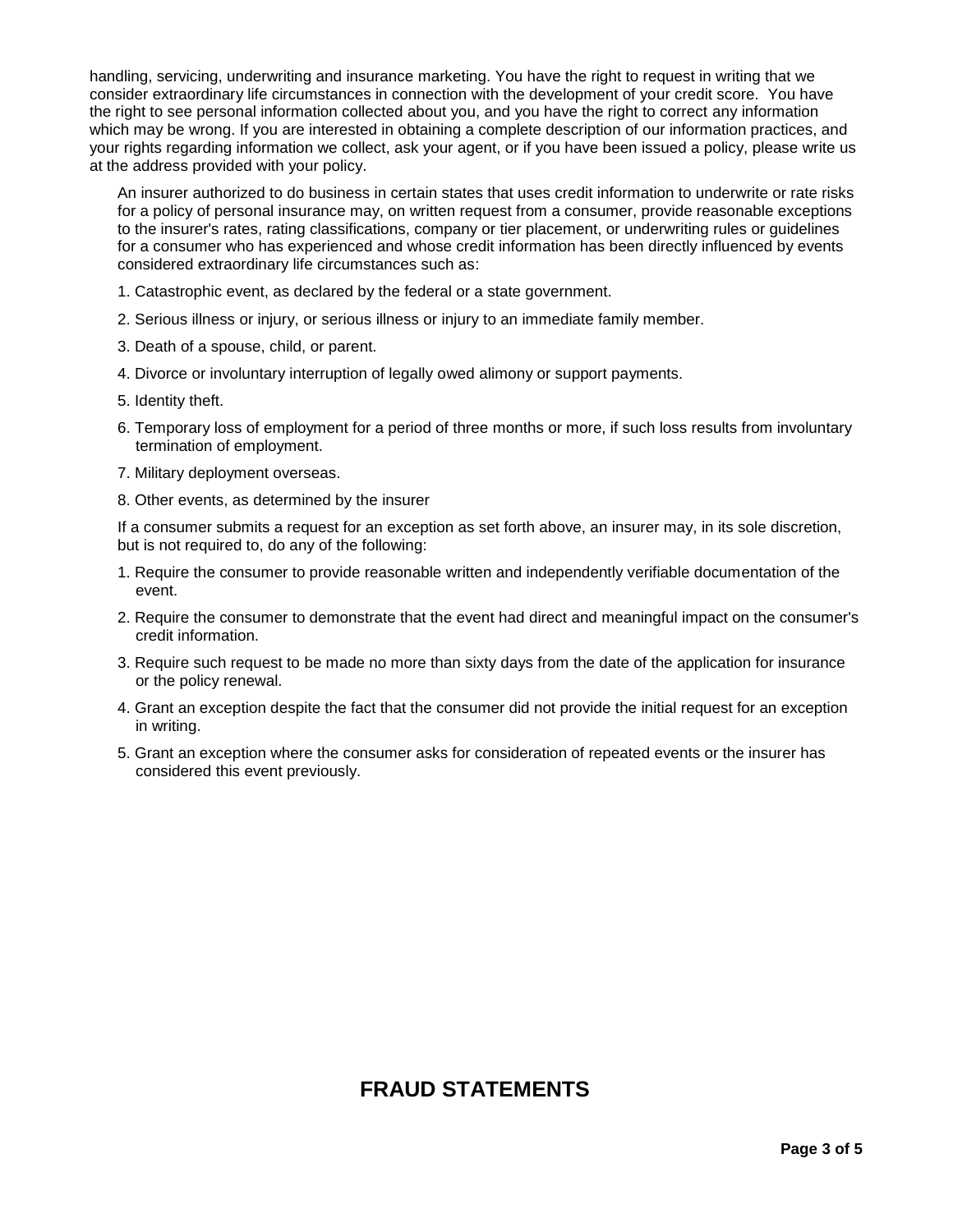ANY PERSON WHO KNOWINGLY AND WITH INTENT TO DEFRAUD ANY INSURANCE COMPANY OR ANOTHER PERSON FILES AN APPLICATION FOR INSURANCE OR STATEMENT OF CLAIM CONTAINING ANY MATERIALLY FALSE INFORMATION, OR CONCEALS FOR THE PURPOSE OF MISLEADING INFORMATION CONCERNING ANY FACT MATERIAL THERETO, COMMITS A FRAUDULENT INSURANCE ACT, WHICH IS A CRIME AND SUBJECTS THE PERSON TO CRIMINAL AND [NY: SUBSTANTIAL] CIVIL PENALTIES

#### **Fraud Warning**

**AL, AR, DC, LA, MD, NM, RI and WV:** Any person who knowingly (or willfully)\* presents a false or fraudulent claim for payment of a loss or benefit or knowingly (or willfully)\* presents false information in an application for insurance is guilty of a crime and may be subject to fines and confinement in prison. \*Applies in MD Only.

**CO:** It is unlawful to knowingly provide false, incomplete, or misleading facts or information to an insurance company for the purpose of defrauding or attempting to defraud the company. Penalties may include imprisonment, fines, denial of insurance and civil damages. Any insurance company or agent of an insurance company who knowingly provides false, incomplete, or misleading facts or information to a policyholder or claimant for the purpose of defrauding or attempting to defraud the policyholder or claimant with regard to a settlement or award payable from insurance proceeds shall be reported to the Colorado Division of Insurance within the Department of Regulatory Agencies.

**FL and OK:** Any person who knowingly and with intent to injure, defraud, or deceive any insurer files a statement of claim or an application containing any false, incomplete, or misleading information is guilty of a felony (of the third degree)\*. \*Applies in FL Only.

**KS:** Any person who, knowingly and with intent to defraud, presents, causes to be presented or prepares with knowledge or belief that it will be presented to or by an insurer, purported insurer, broker or any agent thereof, any written statement as part of, or in support of, an application for the issuance of, or the rating of an insurance policy for personal or commercial insurance, or a claim for payment or other benefit pursuant to an insurance policy for commercial or personal insurance which such person knows to contain materially false information concerning any fact material thereto; or conceals, for the purpose of misleading, information concerning any fact material thereto commits a fraudulent insurance act.

**ME, TN, VA, and WA:** It is a crime to knowingly provide false, incomplete or misleading information to an insurance company for the purpose of defrauding the company. Penalties (may)\* include imprisonment, fines and denial of insurance benefits. \*Applies in ME Only.

**KY, NY, OH, and PA:** Any person who knowingly and with intent to defraud any insurance company or other person files an application for insurance or statement of claim containing any materially false information or conceals for the purpose of misleading, information concerning any fact material thereto commits a fraudulent insurance act, which is a crime and subjects such person to criminal and civil penalties (not to exceed five thousand dollars and the stated value of the claim for each such violation)\*. \*Applies in NY Only.

**OR:** Any person who knowingly and with intent to defraud or solicit another to defraud the insurer by submitting an application containing a false statement as to any material fact may be violating state law.

**NJ:** Any person who includes any false or misleading information on an application for an insurance policy is subject to criminal and civil penalties.

### **Signature**